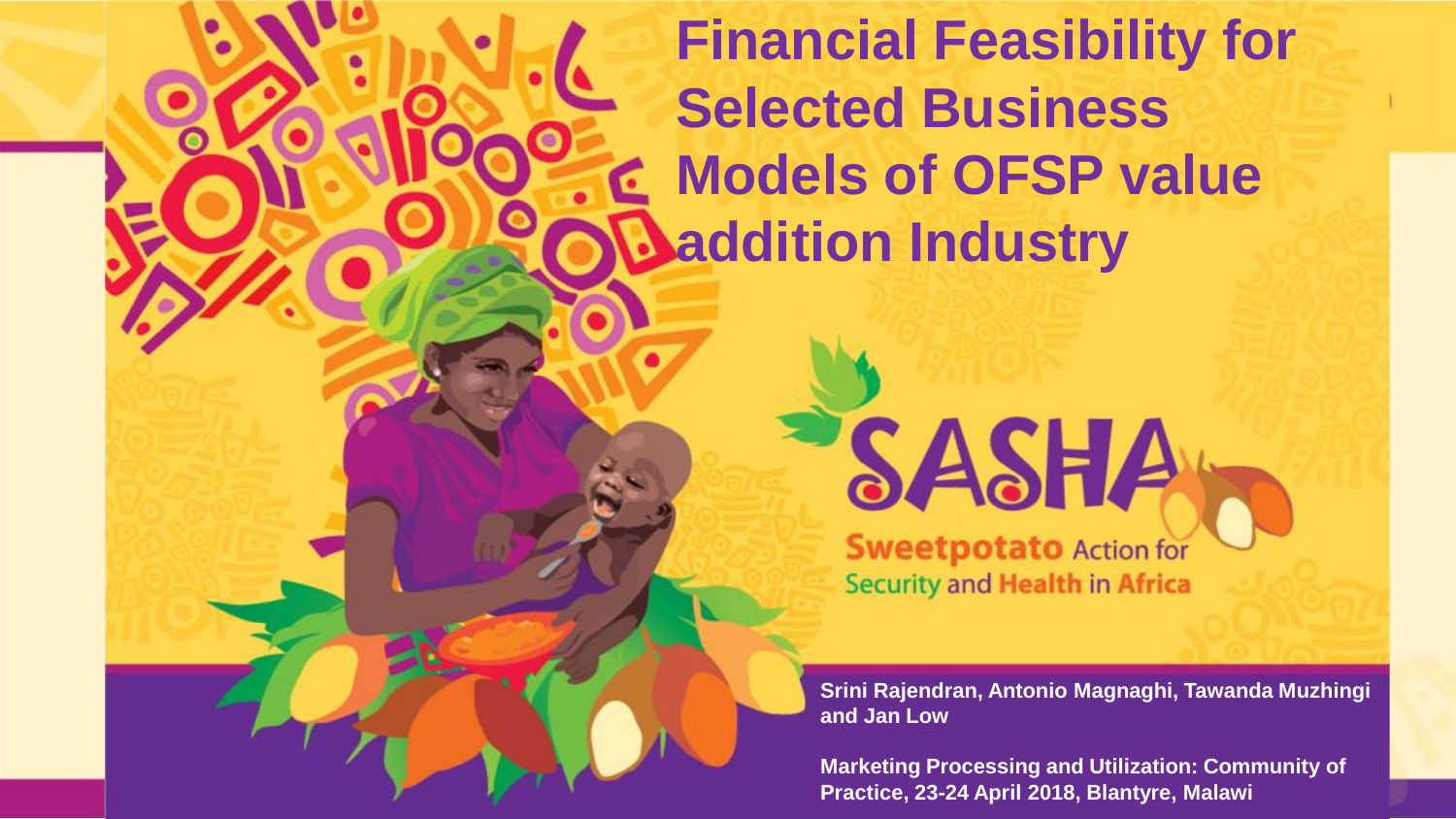Models Types of Business Models **Business** bf Types

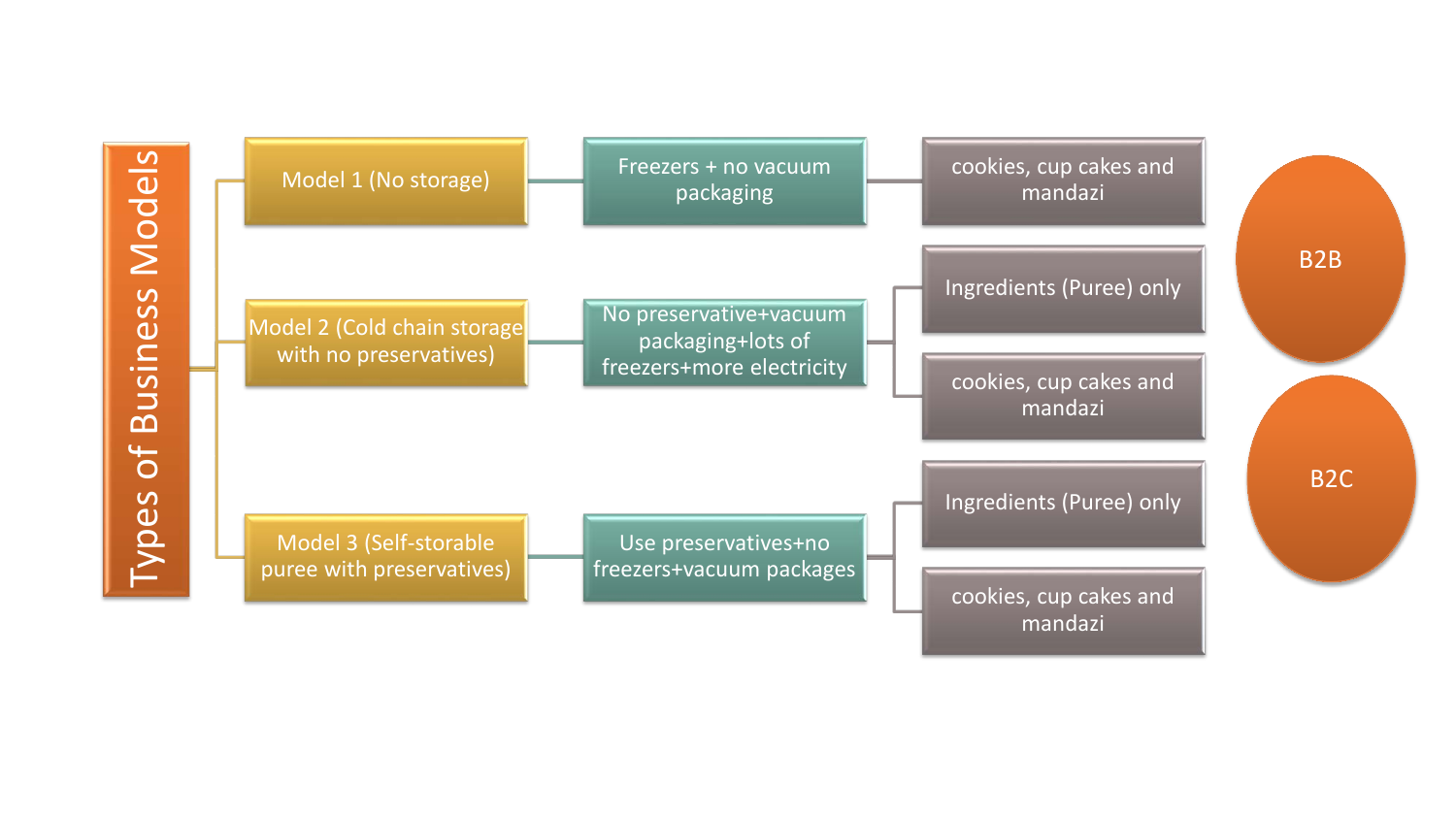#### Assumptions

#### • **Area 36 SQM – 1 shop – normal outlet**

- Product Business Model: Puree, Cookies, Cup cake and *Mandazi*, Bread
- 15 years project-life cycle
- Discount Rate: 15%
- Sensitivity Analysis
- OFSP root price per Kg: 0.25 USD
- OFSP Puree cost per Kg: 0.35 USD
- Maintenance cost 10% of equipment cost
- Sales take off 20%, 30%, 40% 50%, 80%, 90% and 100% within one year time period
- Competitive prices for cookies (10 pc of pack): 0.55 USD per pack; Mandazie: 0.10 USD per pack; cup cake: 0.25 per pc.
- Average size of OFSP root procurement for production of cookies, cup cake and mandazi: 1500 kg per month; if it is Puree only business then 3000 Kg per month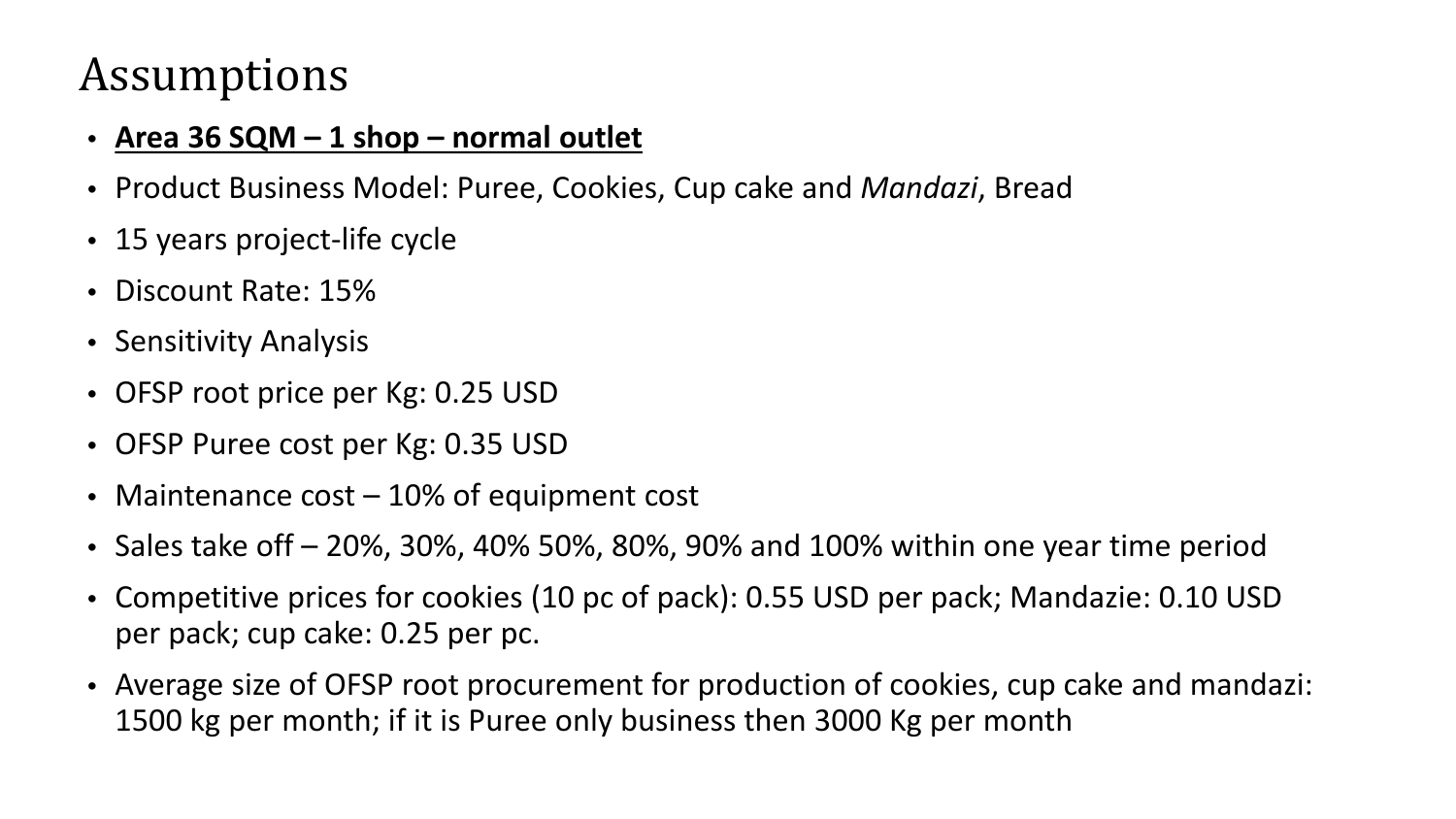

0.50 USD





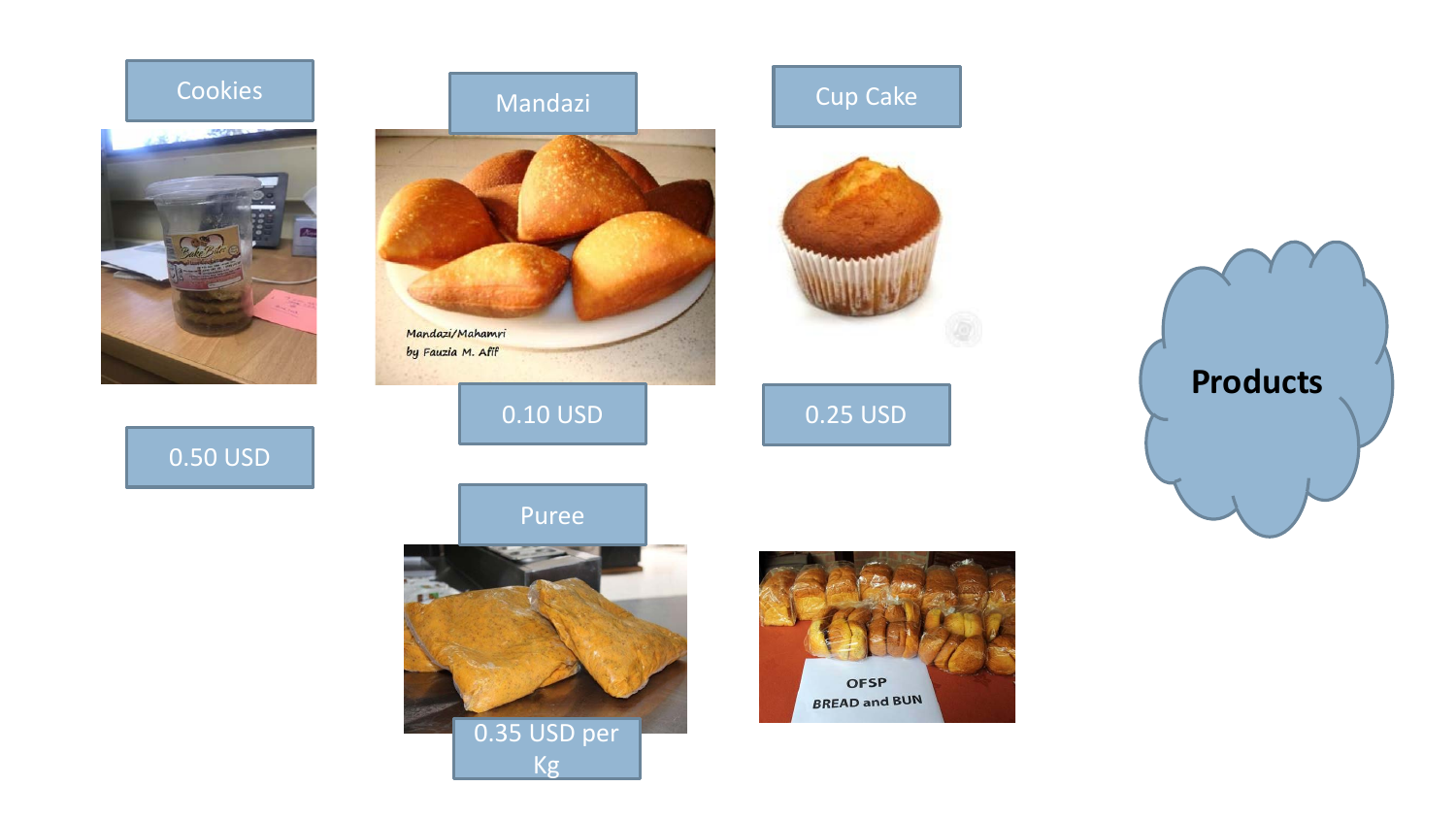| S.No                             | Investment                             |               |                 |               |
|----------------------------------|----------------------------------------|---------------|-----------------|---------------|
|                                  |                                        |               |                 |               |
| $\mathbf{1}$                     | Washing bay                            |               |                 |               |
| $\overline{2}$<br>$\overline{3}$ | Chopping boards<br>kniefs              |               |                 |               |
|                                  |                                        |               |                 |               |
| $\overline{4}$                   | Potato Cutter                          |               |                 |               |
| 5<br>$\boldsymbol{6}$            | Disks for Potato Cutter                |               |                 |               |
| $\overline{7}$                   | Steamer<br>Puree machine               |               |                 |               |
|                                  |                                        |               |                 |               |
| 8<br>9                           | Work tops                              |               |                 |               |
|                                  | Generator (7 Kva)                      |               |                 |               |
| 10                               | Cooling rack                           |               |                 |               |
| 11<br>12                         | Electronic Weighing scale              |               |                 |               |
| 13                               | Steaming baskets<br>Chest freezer      |               |                 |               |
| 14                               | Scoops                                 |               |                 |               |
| 15                               | vacuum sealer                          |               |                 |               |
|                                  |                                        | Puree machine | <b>Steaming</b> | Vacuum sealer |
| 16                               | Fryer                                  |               |                 |               |
| 17                               | Planetary Mixer                        |               |                 |               |
| 18                               | Oven                                   |               |                 |               |
| 19                               | <b>Baking trys</b>                     |               |                 |               |
| 20                               | Refrigerator                           |               |                 |               |
| 21                               | Depositor                              |               |                 |               |
| 22                               | Pin Roller                             |               |                 |               |
| 23                               | Ingrediant Backets                     |               |                 |               |
| 24                               | Ingrediant Scoops                      |               |                 |               |
| 25                               | Small Weighing Bowls                   |               |                 |               |
| 26                               | Large Weighing Bowls                   |               |                 |               |
|                                  |                                        |               |                 |               |
| $\mathbf{1}$                     | Fryer<br>Office Furniture & equipments |               | Depositor       | Oven          |
| $\overline{2}$                   | Set up of Electrical and plumping      |               |                 |               |
| $\overline{3}$                   | Legal documentation                    |               |                 |               |
| $\overline{4}$                   | Business consultancy costs             |               |                 |               |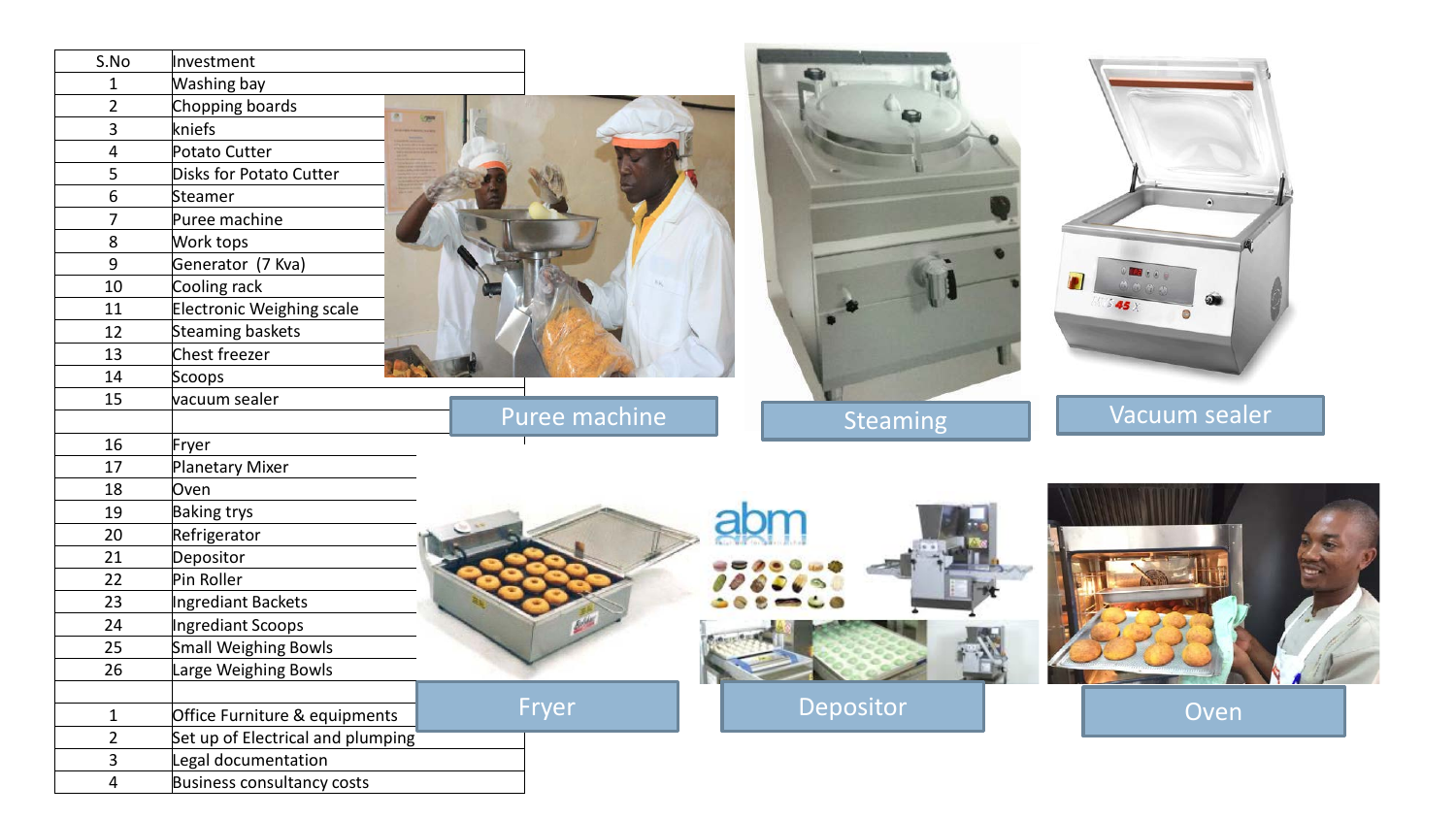| S.No           | Indicators                                               |
|----------------|----------------------------------------------------------|
| 1              | <b>Bussiness Development</b>                             |
|                | <b>Business development officer</b>                      |
| $\overline{2}$ | <b>Marketing Strategy costs</b>                          |
|                | sampling, advt. trial, product development for customers |
| $\overline{3}$ | Professional technical Staffs for production             |
| $\overline{4}$ | Inputs                                                   |
|                | <b>Roots OFSP for cookies</b>                            |
|                | Puree costs                                              |
|                | <b>Puree costs for Cookies</b>                           |
|                | <b>Puree costs for Mandazie</b>                          |
|                | Puree costs for Cup cake                                 |
|                | Other Ingridents                                         |
| 5              | Transport                                                |
|                | Small Utility Truck*                                     |
| 6              | Permit costs                                             |
| 7              | Product certification per year                           |
| 8              | <b>Electricity costs</b>                                 |
| 9              | <b>LPG</b>                                               |
| 10             | Fuel and lubricants for transport                        |
| 11             | <b>Packing Materials</b>                                 |
| 12             | <b>Maintaince Costs for Puree production</b>             |
| 13             | <b>Maintaince Costs for final production</b>             |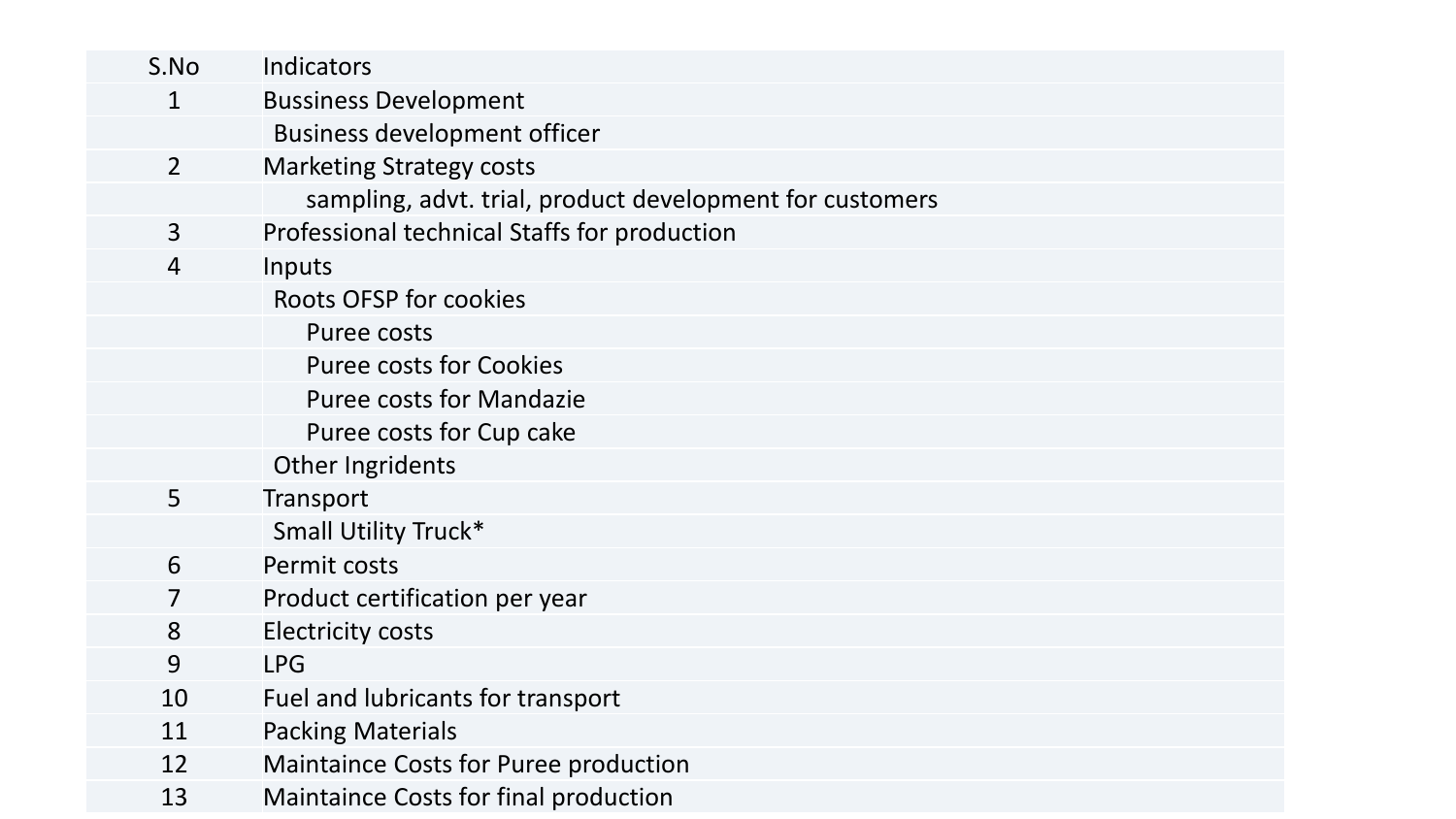## Financial Viability

|                               | <b>Name of Business</b> |                                 |    | <b>Total</b> | <b>Project life-</b> |            |            |      | Discount Payback |
|-------------------------------|-------------------------|---------------------------------|----|--------------|----------------------|------------|------------|------|------------------|
| <b>Type of Business Model</b> | <b>Model</b>            | <b>Particulars</b>              |    | Investment   | cycle                | <b>NPV</b> | <b>IRR</b> | Rate | period           |
|                               |                         |                                 |    |              |                      |            |            |      |                  |
| Model 1 (No storage)          | Model 1                 | Freezers + no vacuum packaging  |    | 37,030       | 15                   | \$378,304  | 54%        | 12%  | $\mathbf 1$      |
|                               |                         |                                 |    |              |                      |            |            |      |                  |
|                               | Model 2A                |                                 |    | 21,330       | 15                   | \$162,457  | 30%        | 12%  | 3                |
|                               |                         |                                 |    |              |                      |            |            |      |                  |
|                               |                         | No preservative+vacuum          |    |              |                      |            |            |      |                  |
| Model 2 (Cold chain storage   |                         | packaging+lots of freezers+more |    |              |                      |            |            |      |                  |
| with no preservatives)        | Model 2B                | electricity                     | Ś. | 42,930       | 15                   | \$376,232  | 51%        | 12%  | $\mathbf 1$      |
|                               |                         |                                 |    |              |                      |            |            |      |                  |
|                               | Model 3A                |                                 | Ś  | 18,930       | 15                   | \$179,308  | 32%        | 12%  | 3                |
| Model 3 (Self-storable puree  |                         | Use preservatives+no            |    |              |                      |            |            |      |                  |
| with preservatives)           | Model 3B                | freezers+vacuum packages        |    | 40,530       | 15                   | \$380,177  | 53%        | 12%  | 1                |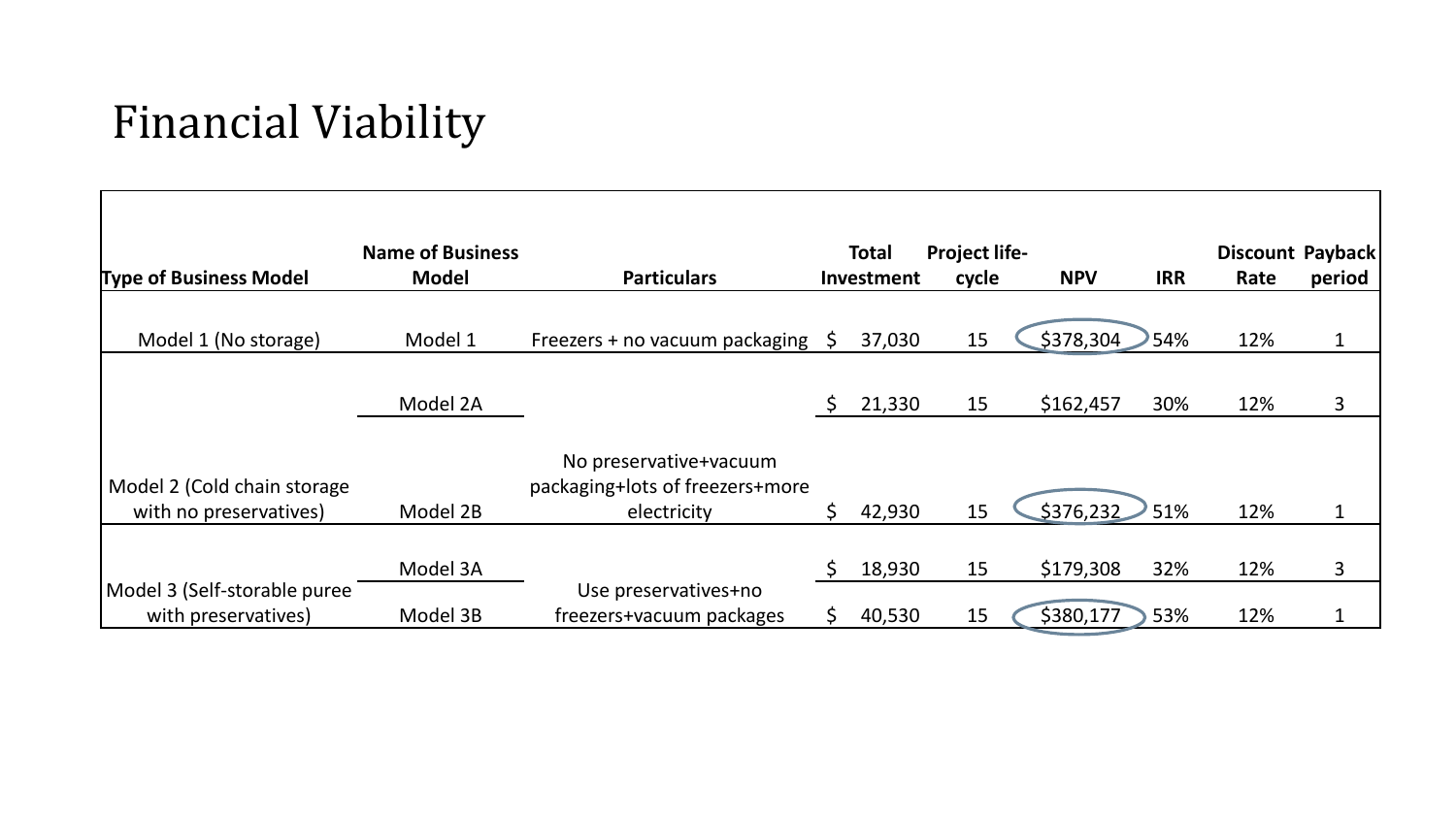#### Sensitivity Analysis

|                                                            | 10% Increase in Production & Investment<br><b>Costs</b> |            |            | 10% reduces in revenue |                   |            |            | 10% increase in Production &<br>investment costs & reduction in<br>revenue |                            |            |            |      |                            |
|------------------------------------------------------------|---------------------------------------------------------|------------|------------|------------------------|-------------------|------------|------------|----------------------------------------------------------------------------|----------------------------|------------|------------|------|----------------------------|
| Type of<br><b>Business</b><br>Model                        | Name of<br><b>Business</b><br><b>Model</b>              | <b>NPV</b> | <b>IRR</b> | <b>Discount Rate</b>   | Payback<br>period | <b>NPV</b> | <b>IRR</b> | Rate                                                                       | Discount Payback<br>period | <b>NPV</b> | <b>IRR</b> | Rate | Discount Payback<br>period |
| Model 1 (No<br>storage)                                    | M1                                                      | \$336,434  | 47%        | 12%                    | 3                 | \$298,603  | 46%        | 12%                                                                        | 3                          | \$256,733  | 40%        | 12%  | $\overline{3}$             |
|                                                            | M2A                                                     | \$125,359  | 26%        | 12%                    | 3                 | \$109,113  | 25%        | 12%                                                                        | $\overline{3}$             | \$72,015   | 20%        | 12%  | 3                          |
| Model 2 (Cold<br>chain storage<br>with no<br>preservatives | M2B                                                     | \$331,000  | 45%        | 12%                    | $\overline{3}$    | \$293,377  | 44%        | 12%                                                                        | $\overline{3}$             | \$248,146  | 38%        | 12%  | $\overline{3}$             |
| Model 3 (Self-<br>storable puree                           | M <sub>3</sub> A                                        | \$143,895  | 28%        | 12%                    | $\mathbf{3}$      | \$125,964  | 27%        | 12%                                                                        | 3                          | \$90,551   | 22%        | 12%  | $\overline{3}$             |
| with<br>preservatives                                      | M3B                                                     | \$335,340  | 46%        | 12%                    | 3                 | \$297,323  | 45%        | 12%                                                                        | 3                          | \$252,486  | 39%        | 12%  | 3                          |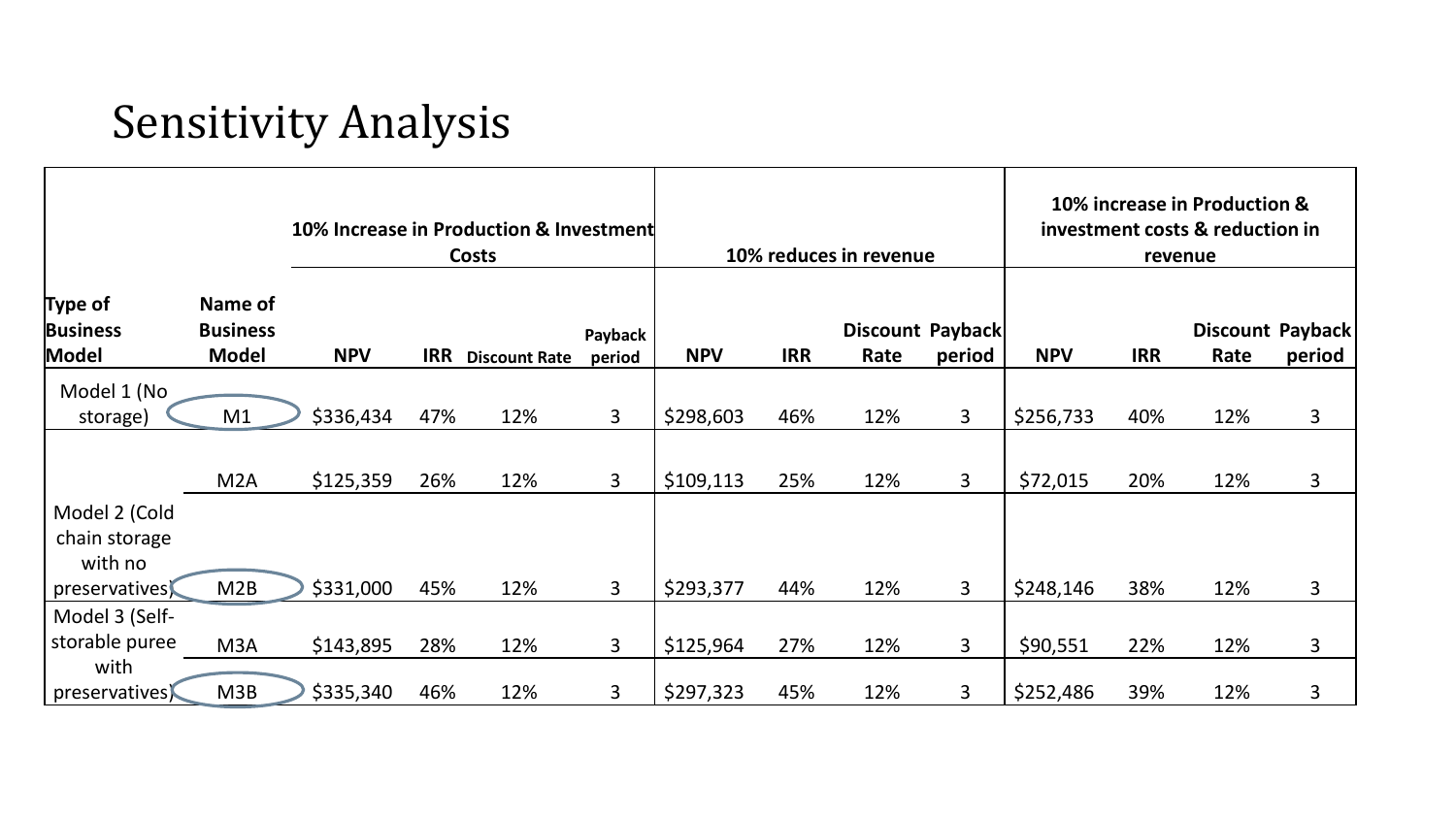**Sweetpotato Innovative Business Model** 

**B2B & B2C Business Model through PPP system**

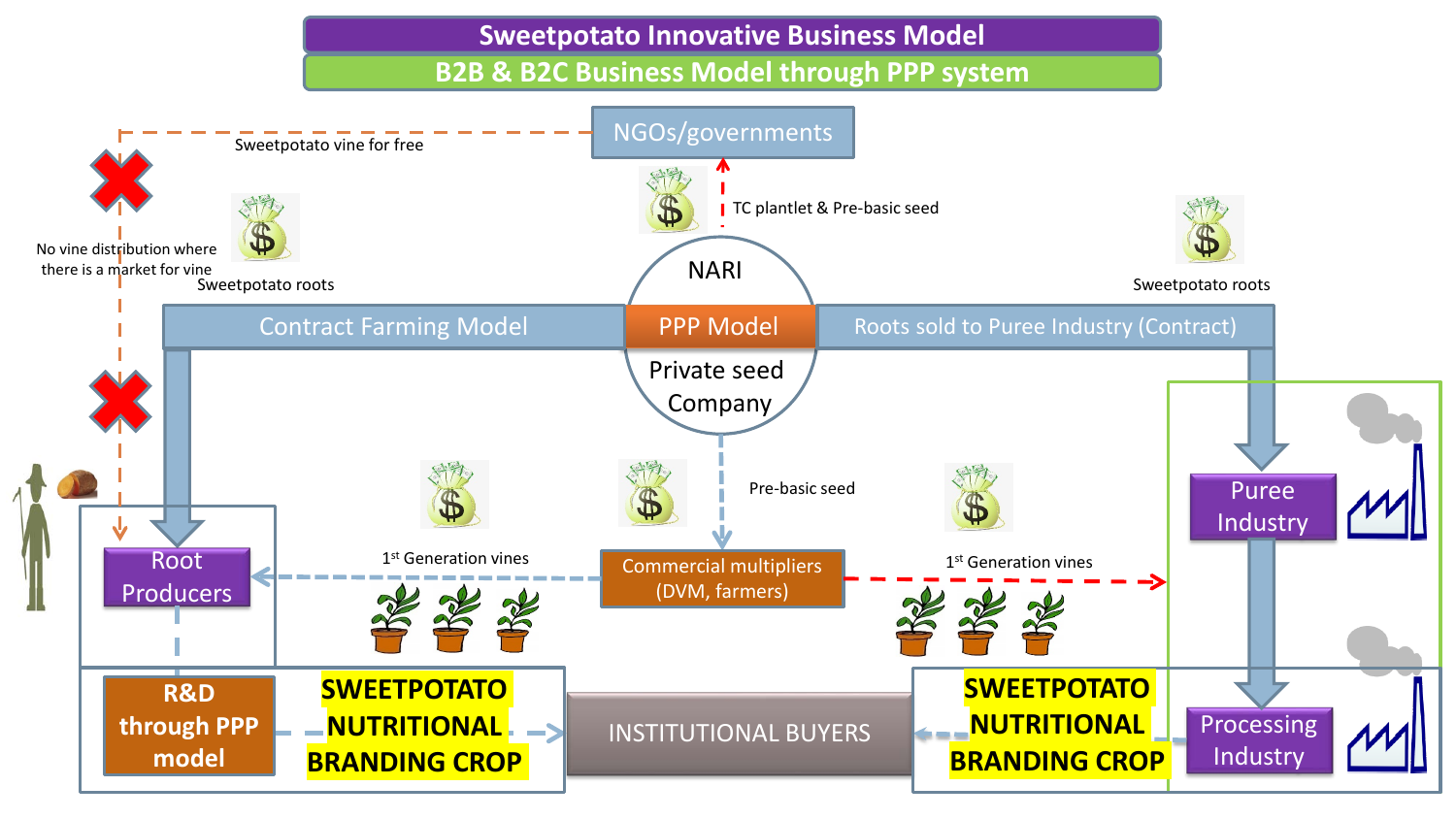## Spillover effect

- Packaging industry (environment friendly)
- Energy sector (solar)
- Logistic sector
- Health sector

Theory of Change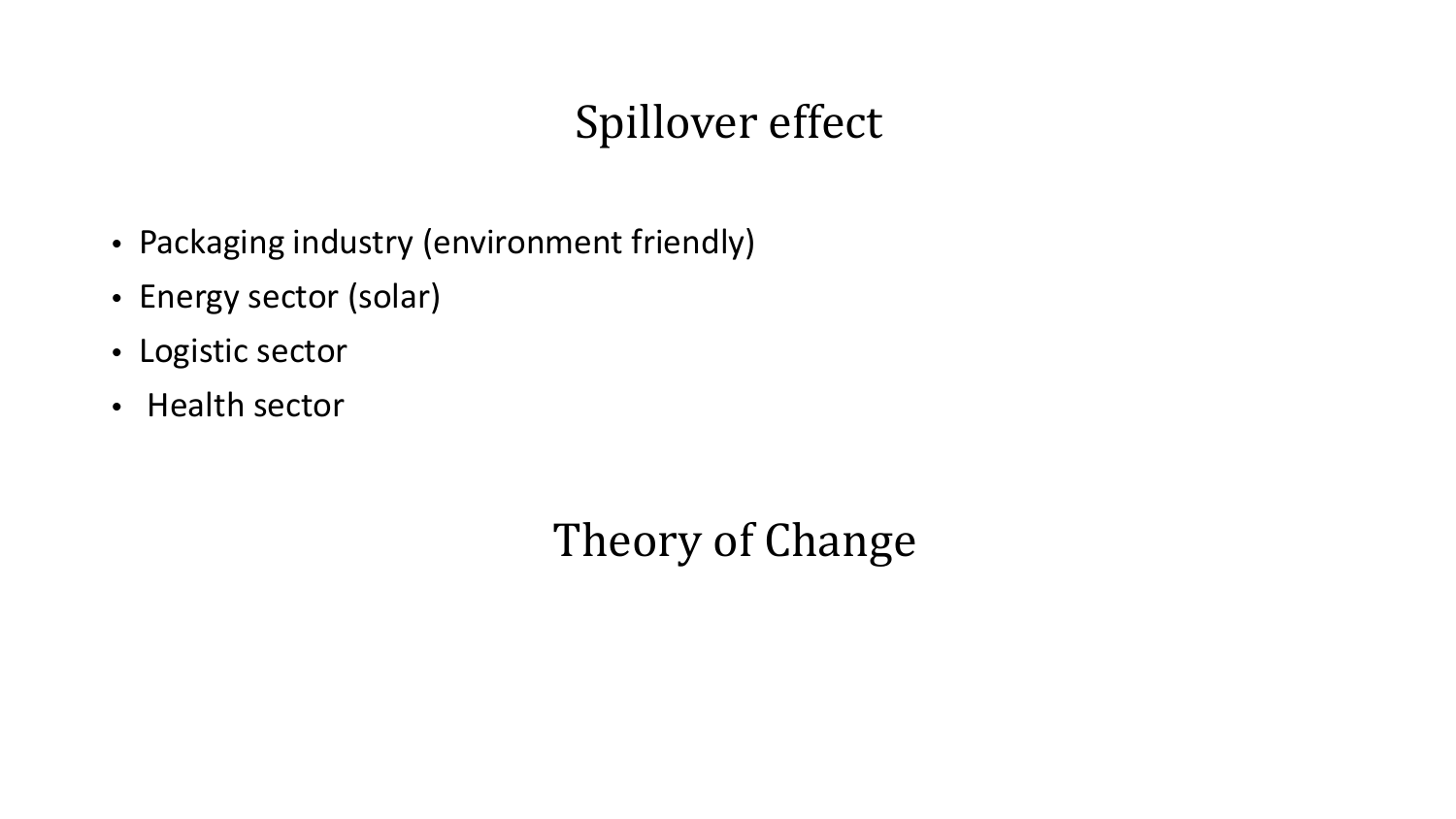Operationalizing the strategy to run model smoothly